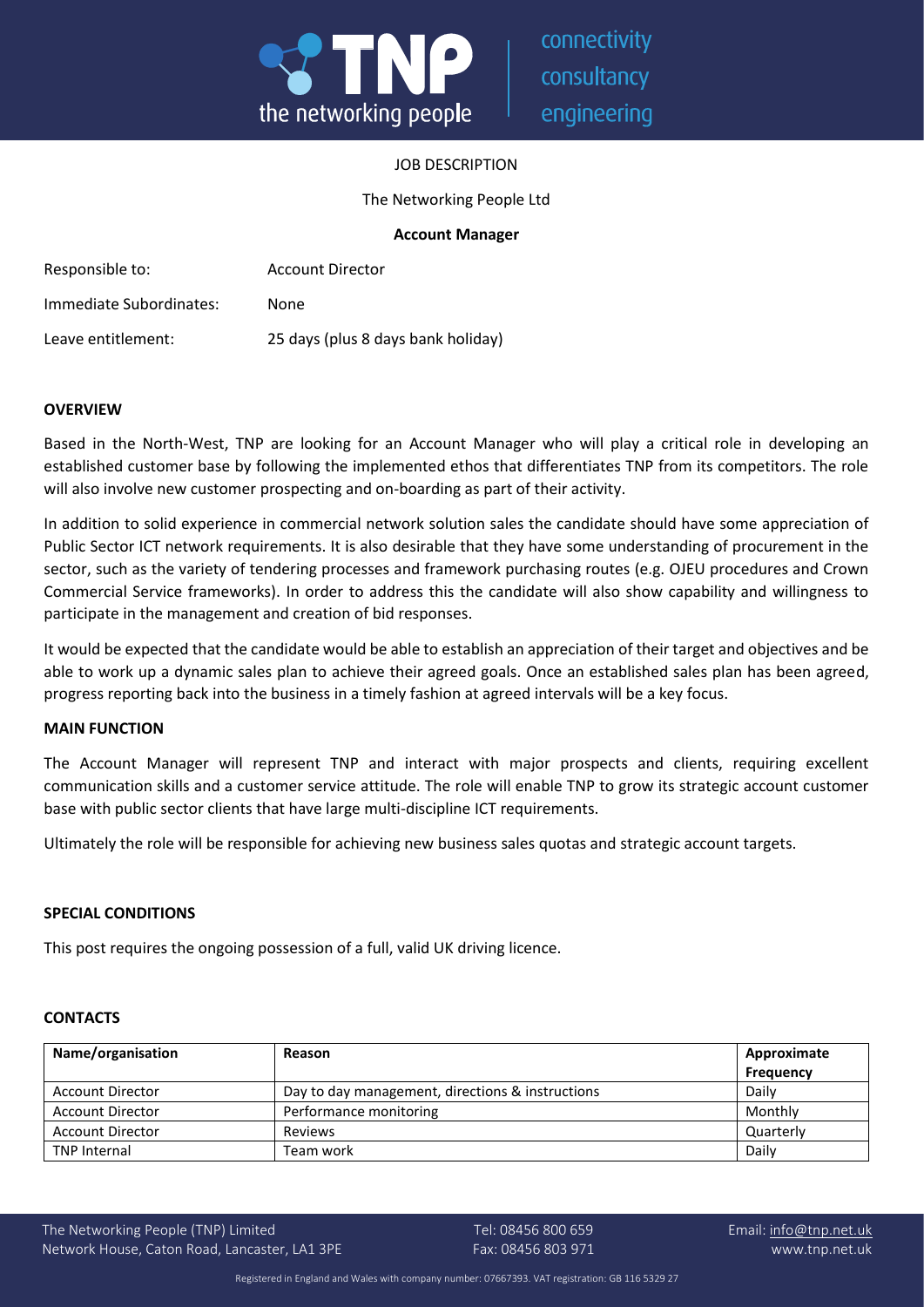

connectivity consultancy engineering

| <b>Customers &amp; Partners</b> | ' Developing a pipeline of strategic accounts and generating business   As required<br>with new prospects. Liaising with existing customer base to increase |  |
|---------------------------------|-------------------------------------------------------------------------------------------------------------------------------------------------------------|--|
|                                 | business.                                                                                                                                                   |  |

## **MAIN DUTIES**

- 1. Identify and approach new potential customers.
- 2. Build account development plans for existing TNP customers
- 3. Achieve assigned strategic account objectives.
- 4. Establish strong, long term client relationships.
- 5. Communicate with major prospects on a regular basis and respond to queries.
- 6. Monitor procurement portals/websites.
- 7. Prepare Sales Proposals, PQQ, RFI and ITT responses.
- 8. Suggest solutions and innovate ideas to meet client needs.
- 9. Monitor sales performance metrics.
- 10. Prepare monthly, quarterly and annual reports and forecasts.
- 11. Assist in marketing activities.
- 12. To maintain high levels of professional conduct, including but not limited to, cooperative engagement in tasks set, the exercising of initiative to suggest improvements, and clear and professional styles of communication at all times.
- 13. Such other duties appropriate to the grade as may be directed by the Board of TNP or by its nominated representatives.